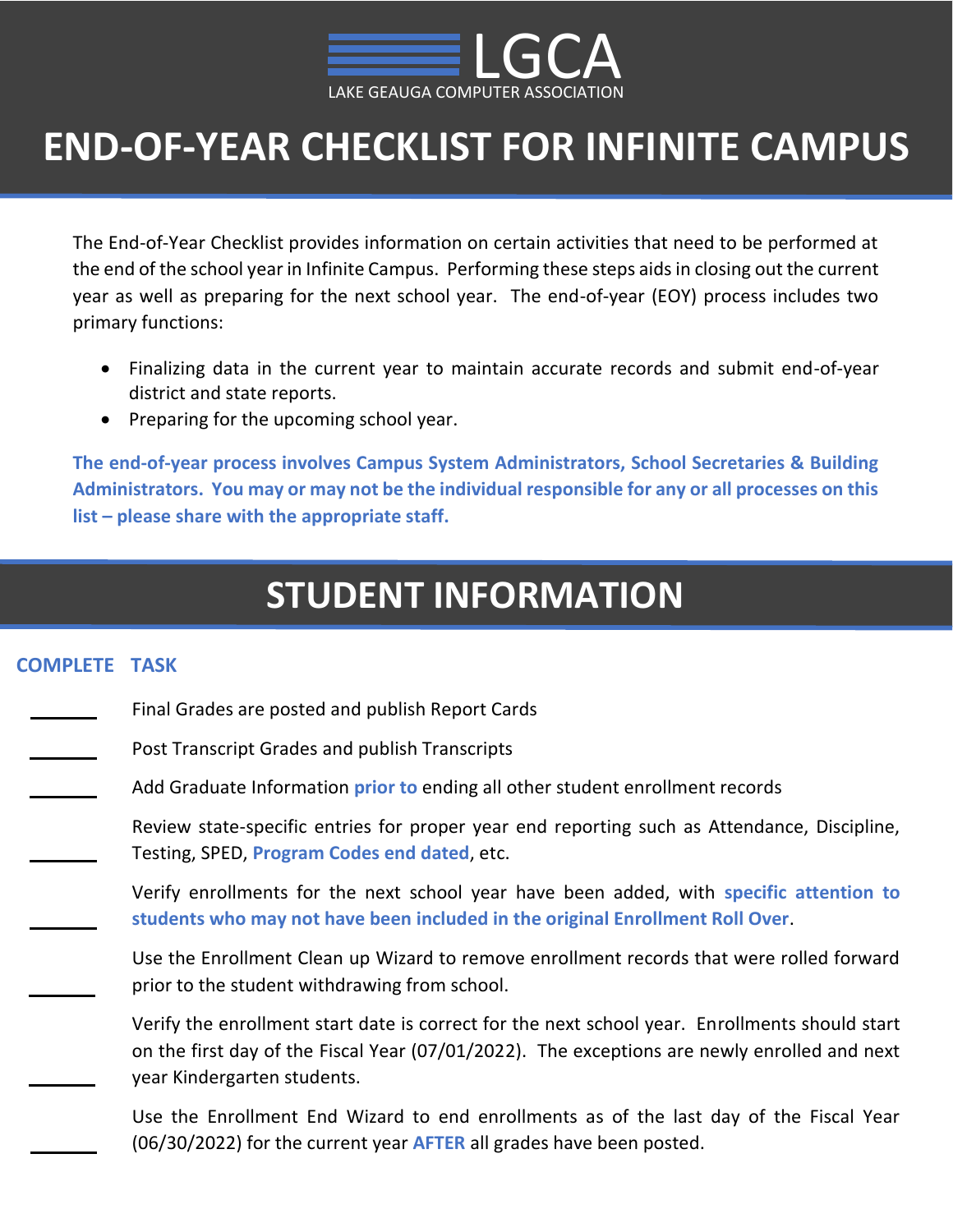#### **COMPLETE TASK**

Verify all scheduling tasks are completed – including "Push to Sections" task.

Ensure students are enrolled in class sections for the next school year.

Deactivate student accounts to Infinite Campus for students that have left the district (graduated students).

### **STAFF RECORDS**

#### **COMPLETE TASK**

- Assign an end date to all district employment records of those who have left the district.
- Deactivate user accounts to Infinite Campus for staff that have left the district.

Verify district assignment records for newly hired staff and modify records for staff that are changing positions or locations within the district.

Update Staff History on Course Sections for the 22-23 calendar year.

## **SYSTEM ADMINISTRATION**

#### **COMPLETE TASK**

- Verify the last instructional day is indeed the last day of school. Verify that the calendar reflects any snow days.
- Check that term dates and period times are correct in the next year's calendar.
- Confirm the first day of instruction in next year's calendar is indeed the first day of school.
- Ensure that you have entered in Non-School Days/Event Codes for next year's calendar.

Review **User Tool Rights** for access to calendars and appropriate tools. Updated Calendar Rights for the **NEW 2022-2023** school year.

- Roll forward all buildings Custom Reports (these are reports like Report Cards, Transcripts and Schedules).
- Run the Transportation Roll Forward Wizard (if applicable).
	- Student Lockers end dated and recreated in the new calendar year **only** if the students **do not** keep the same locker from one year to the next, or they leave the district/building.